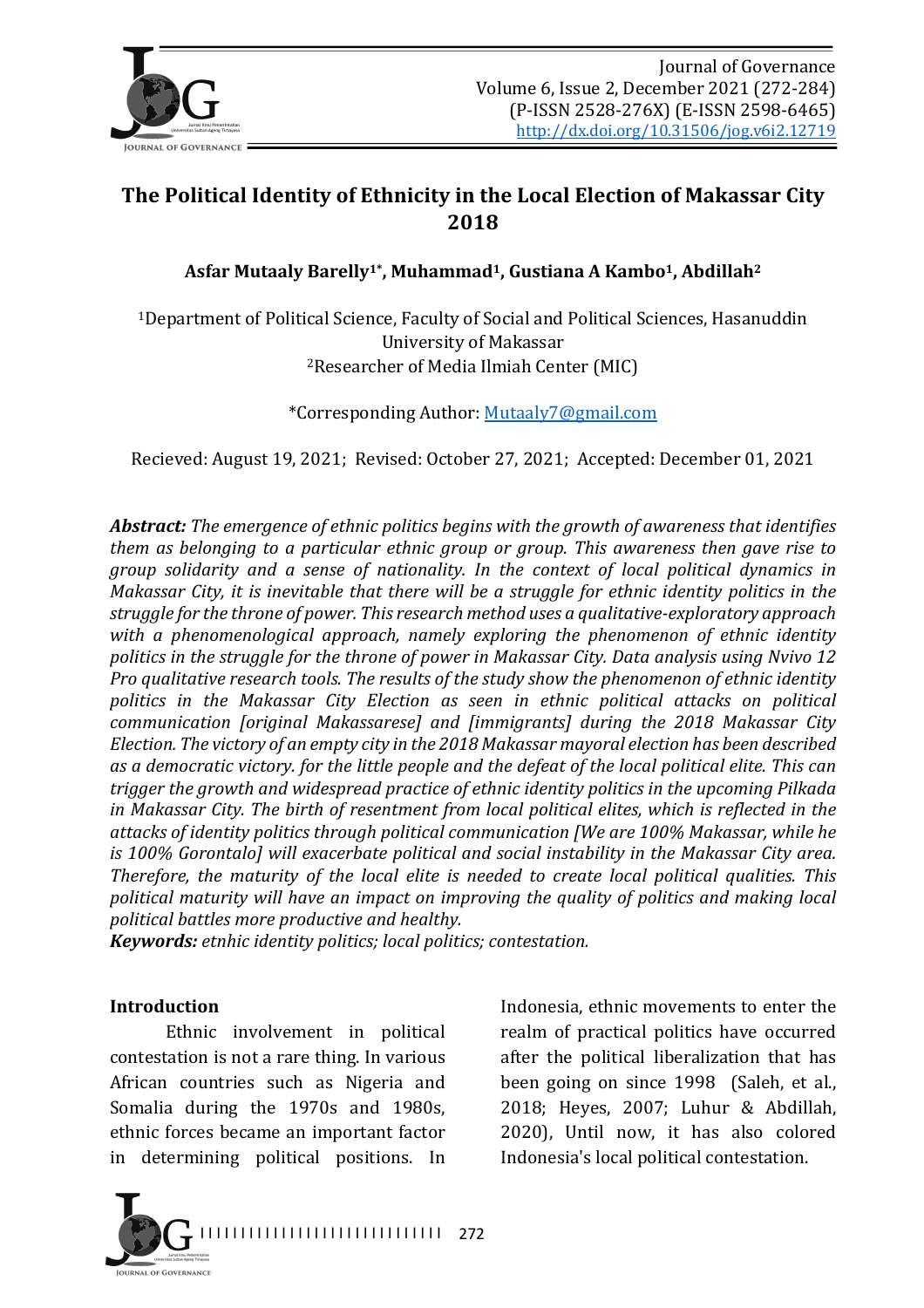For C. Heyes (2007), identity politics is more focused on the interests of marginalized individuals or groups rather than organizing and social. In every community, even though they have ideologies and have a common goal, it cannot be denied that there are various kinds of individuals who have their own personalities and identities. This is because individual personalities and identities are different and unique. Individuals with ego and personal goals may dominate (Lebow, 2012; Abdillah et al., 2021). This causes a shift in interests related to the struggle for power and competition to get a strategic political position for each individual and also the group (Saleh et al., 2018; Mukmin, 2012). The strengthening of identity politics in the local sphere coincides with the politics of decentralization. After the enactment of Law no.  $22/1999$ , the identity politics movement became clearer. In fact, many local and national political actors consciously use this issue in powersharing (Haboddin, 2012).

The local political contestation of Makassar City is colored by an ethnic oppositional dichotomy (Syaf, 2017) as seen through the political language, like I am IWe are reall and he is IHe who is an immigrant], [We are 100% Makassar, while he is 100% Gorontalo], [We are the sons of the region, He is not], along  $[We]$ are supposed to participate in the mayoral election. And naturalized citizens shouldn't], very prominent in the public space of Makassar residents. Towards the election day for the Mayor of Makassar, to be precise on June 27 2018, negative campaigns began to flare up (FajarNews, 2020). propaganda by utilizing political attributes in the form of leaflets/flyers

were distributed to almost all areas digitally and in print to the residents of Makassar City. The contents vary, but what stands out is the content of the leaflets which emphasizes the oppositional status of who is [the Makassar native] and who is an immigrant or known as Ethnic Identity Politics. The response of Danny Pomanto who is currently the Mayor of Makassar regarding the rise of negative campaign content related to ethnic identity politics:

According to Danny Pomanto, Talking about identity politics certainly has its own role. However, based on my political experience so far, the victory of the empty box in the 2018 election is proof of the victory of the people without a party identity (Makssarmetro, 2021).

In Syaf's research (2017), it is stated that the attack on ethnic identity in the Makassar City election contestation was primarily aimed at fighting the political power of one of the candidates for the mayor of Makassar, namely Ramdhan Danny Pomanto. Makassar political figures who are seen as not representing parts of the Bugis-Makassarese or Toraja-Mandar ethnic groups, as the majority of the ethnic composition of Makassar city residents.

Ramdhan Pomanto or better known as Danny Pomanto does not have a background, history of origin with Makassar or Bugis blood. His father, Buluku Pomanto, is from North Gorontalo district and so is his mother. It is this background of historical differences in origin that is used as the basis by a group of political elites to highlight ethnic sentiments, attacking Ramdhan Pomanto who is seen as having no history of origins from South Sulawesi (Syaf, 2017; Pradadimara, 2003). This reason became the strength of identity politics for political

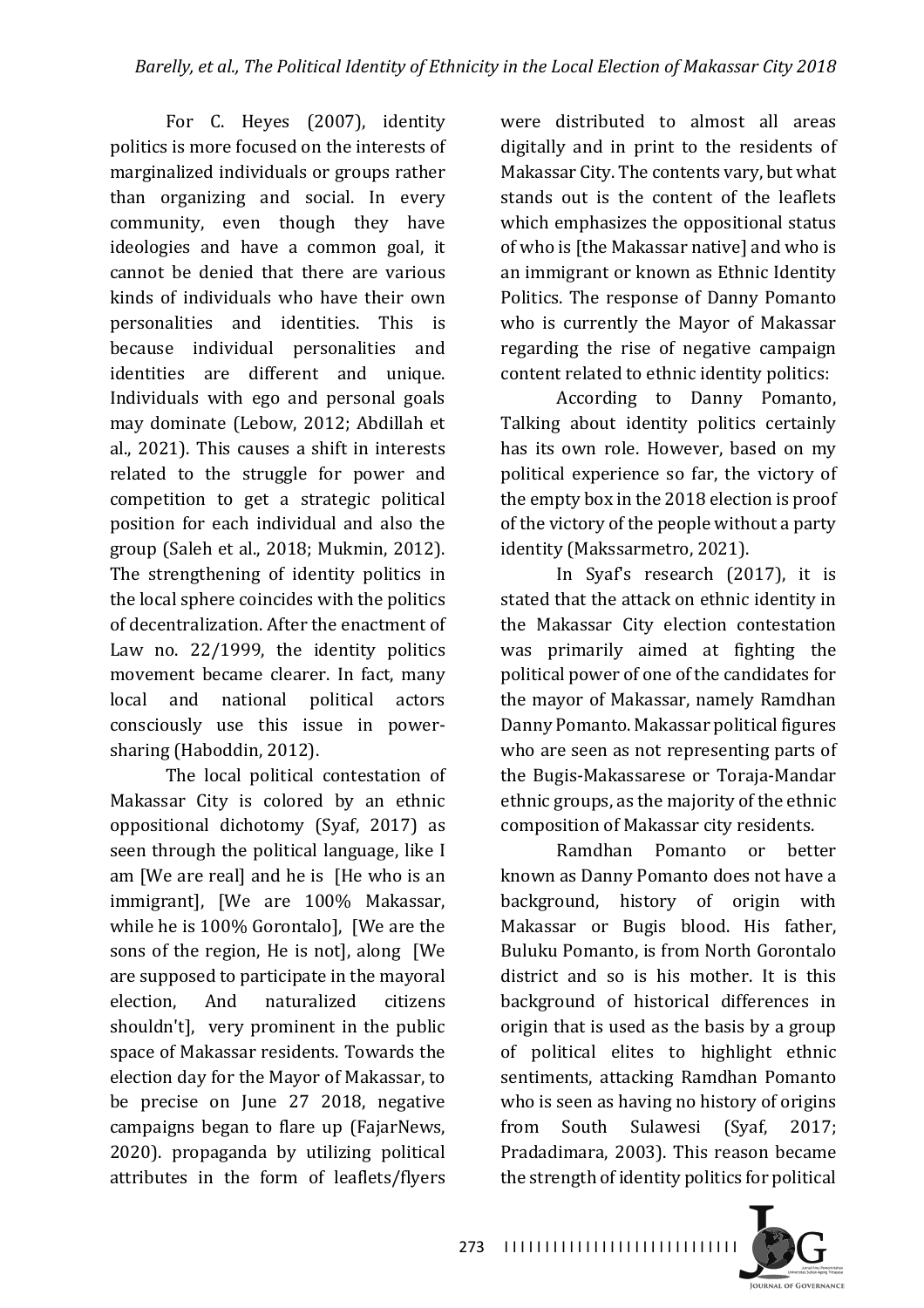opponents when the Makassar City election took place. Figure 1 below serves as a visualization of identification related to the research issues that will be studied in this study. In connection with the

politics of ethnic identity in the Makassar City Election, which explains the relationship and connection with other important issues, as follows



Source: Processed by Researchers from Nvivo 12 Pro, 2021

There are several reasons why the political pull of ethnicity is getting stronger in the regional head election system. The first is the strengthening of the ethnocentrism phenomenon (Kurien, 2001; Monroe, 2011) in direct regional head elections which often violate the rules of the game from democratic procedures. Second, in terms of regulation of the Election Law No. 7/2017, especially in the election of legislative members related to the determination of the elected candidate (Saleh & Rosyidi, 2018; Mukmin, 2012). Third, the inability of political parties in the regions to carry out their proper functions, especially in terms of civic education and political recruitment patterns (Beer & Camp, 2016; Fox & Lawless, 2010). Fourth, is the weak



regulation of Law No. 23/2014 which does not contain strict provisions regarding the limits and sanctions of punishment when racist issues arise in every election (Gustomy, 2021; Saleh & Rosyidi, 2018: Mukmin, 2012). If it is not taken seriously regarding the politics of ethnic identity that occurs, it will have a negative impact on the occurrence of ideological confrontations that disrupt productive social stability (Hamidah, 2018; Syofian et al., 2020) in Makassar City.

Based on the study of ethnic identity politics in local political contestation in Makassar City. Then a fundamental question arises, how did the face of ethnic identity politics play a role in disqualifying Danny Pomanto & winning the Empty City in the 2018 Makassar City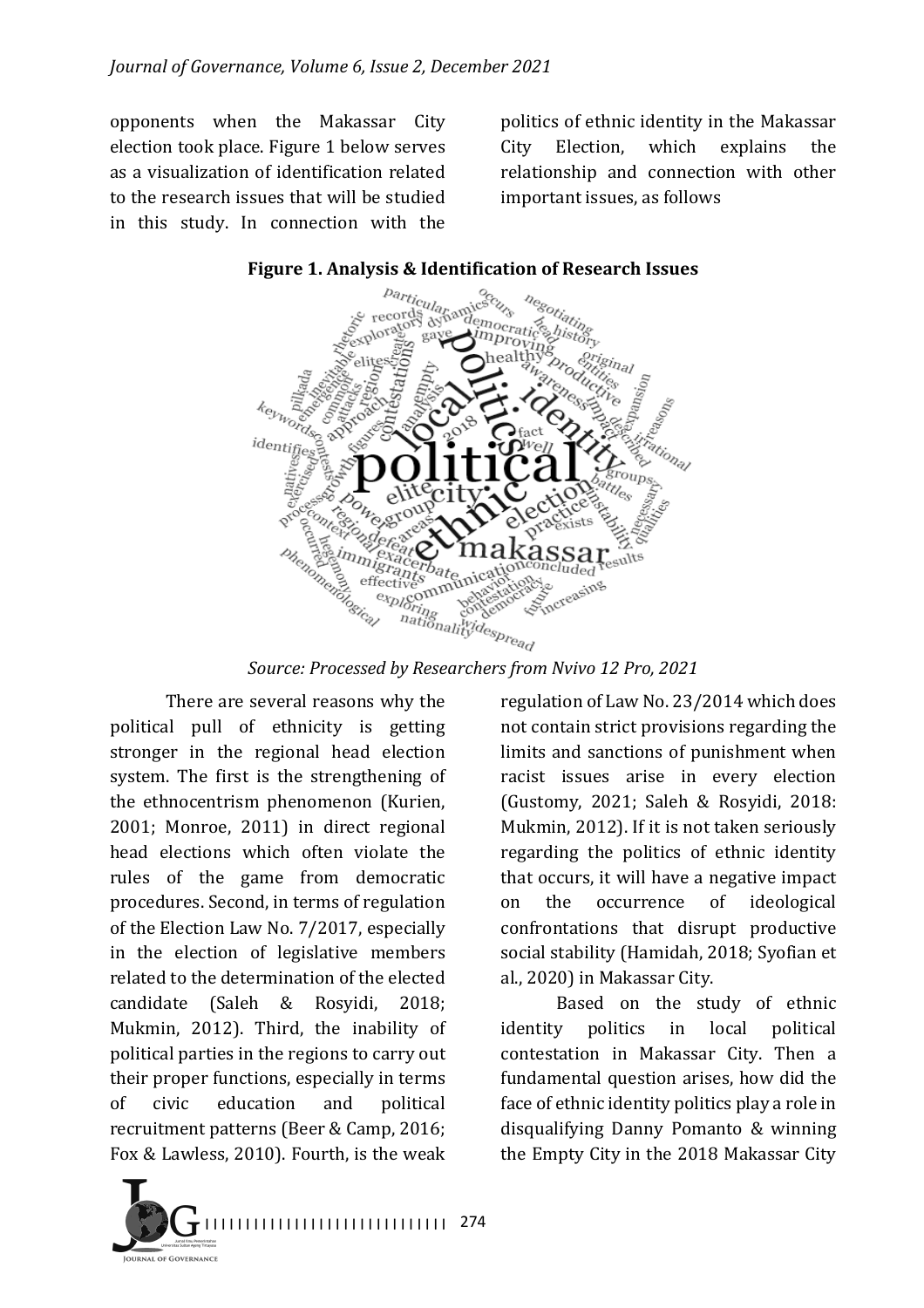Election? Moreover, the percentage of Gorontalo ethnicity only reaches 1,2% (BPS Kota Makassar, 2020) of the total population of Makassar City.

#### **Methods**

This study uses a qualitativeexploratory method with a phenomenological approach (Creswell & Poth, 2016) as an exploration of the phenomenon of identity politics in the struggle for the throne of power in Makassar City which has an impact on unhealthy and unproductive struggles. The data and facts used are obtained through library research by studying, reading, studying books, journals, official documents and other relevant data sources so as to produce qualified research. Once obtained, the data is then analyzed and interpreted as developed by Miles, Huberman, & Saldana (2014) with the stages of data collection, data reduction, data presentation, and data verification, to produce conclusions. In the form of new findings that will be useful for readers in seeing the phenomenon of the face of ethnic identity politics in local political battles specifically for Political Contest in Makassar City. Then assisted with qualitative research tools Nvivo 12 Pro (Woolf & Silver, 2017) to explore more

deeply the problems that occurred and get the best conclusions.

## **Results and Discussion The Dynamics of Makassar City Election 2018**

In March 2018, the KPU determined the number of temporary voters as many as 862,731 people spread across 15 sub-districts in Makassar City. Voters will cast their ballots at 2,765 polling stations. Budget of Rp. 60 billion (USD 4.35 million) was spent on holding the pilkada. Rp. 16.4 billion of which came from the 2017 APBD (Regional Expenditure Revenue Budget) and the rest from the 2018 APBD (KPU Kota Makassar, 2018a).

Party candidate registration is open from 8 to 10 January 2018, while the independent candidate registration is open from 22 to 26 November 2017. The campaign period starts on 15 February and ends on 24 June, then the campaign period is quiet for three days. Voting takes place on 27 June. This general election adopts the system of most winners (first past the post). Candidates will receive serial numbers on February 13, 2018 (Munsir, 2017). The candidates for the 2018 Makassar mayoral election were initially determined by the Makassar City KPU as follows.

| Serial number | <b>Candidate Pair Name</b> | <b>Political Parties</b> | initials  |
|---------------|----------------------------|--------------------------|-----------|
|               | Munafri Afiruddin          | Partai NasDem            | Appi-Cicu |
|               | Andi Rahmatika Dewi        | Golkar                   |           |
|               |                            | PDI-P                    |           |
|               |                            | Gerindra                 |           |
|               |                            | Hanura                   |           |
|               |                            | <b>PKB</b>               |           |
|               |                            | <b>PPP</b>               |           |

Table 1. Candidates in the 2018 Makassar City Election

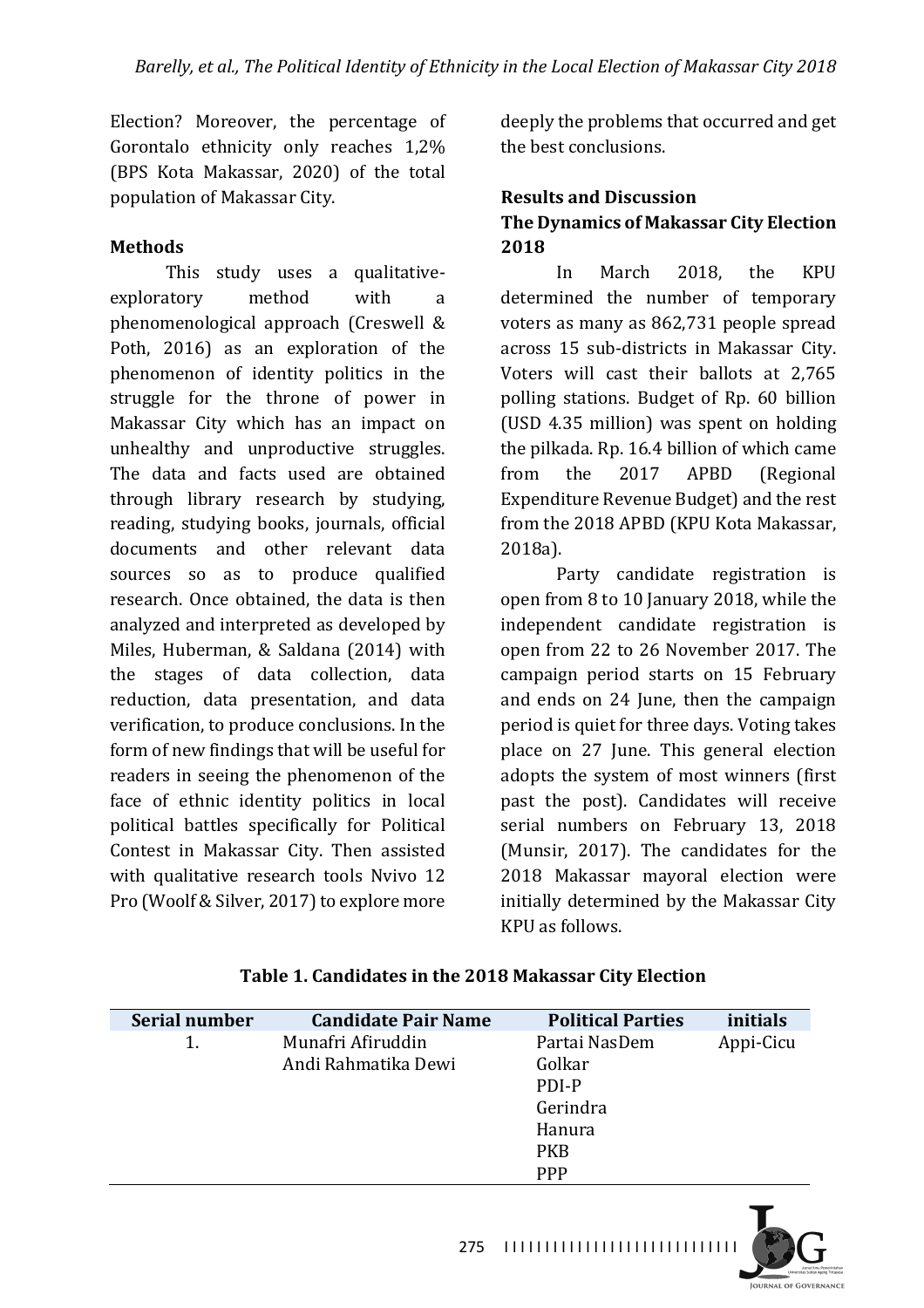|                    |                  | <b>PBB</b>                                                                                                                                                                                |       |
|--------------------|------------------|-------------------------------------------------------------------------------------------------------------------------------------------------------------------------------------------|-------|
|                    |                  | <b>PKS</b>                                                                                                                                                                                |       |
|                    |                  | <b>PKPI</b>                                                                                                                                                                               |       |
| (Disqualification) | Mohammad         | Ramdhan Independen                                                                                                                                                                        | Diami |
|                    | Pomanto          |                                                                                                                                                                                           |       |
|                    | Indira Mulyasari |                                                                                                                                                                                           |       |
|                    |                  | $C_{2}$ $D_{12}$ $D_{23}$ $D_{34}$ $D_{44}$ $D_{54}$ $D_{64}$ $D_{7}$ $D_{8}$ $D_{10}$ $D_{11}$ $D_{12}$ $D_{13}$ $D_{14}$ $D_{15}$ $D_{16}$ $D_{17}$ $D_{18}$ $D_{19}$ $D_{10}$ $D_{11}$ |       |

*Journal of Governance, Volume 6, Issue 2, December 2021* 

*Source: Prepared by Researchers from various sources, 2021*

Munafri Arifuddin is a member of Golkar and the nephew of Jusuf Kalla, supported by 10 parties. As CEO of PSM Makassar football club, he promised to continue to lead the club if elected. Arifuddin's partner, Rachmatika Dewi, is the deputy chairman of the DPRD and the head of Nasdem in Makassar. Although there are few political parties supporting him, Mohammad Ramdhan Pomanto registered with the KPU as an independent candidate after receiving 117,492 photocopies of ID cards; the requirement to advance as an independent candidate is to get  $\sim 65,000$  photocopies of ID cards. The Democrats are the only party in the DPRD that supports him. Other parties had supported Pomanto, but withdrew later. His running mate, Indira Mulyasari, was the deputy chairman of the DPRD, but he withdrew to take part in this election (Alfian, 2018).

In February, the Munafri-Dewi pair sued the KPU to cancel Pomanto's candidacy on the grounds that Pomanto distributed smartphones while serving as mayor. On March 21, the South Sulawesi State Administrative High Court ordered the KPU to cancel Pomanto's candidacy. The KPU then took the case to the Supreme Court, which also strengthened the PTTUN's decision. Pomanto stated that he would fight his case legally. However, the KPU decided to disqualify Pomanto in a

closed meeting so that this election was followed by a single candidate. Arifuddin still needs to win a majority of votes (voters can choose an empty column) or the election will be repeated in 2020 (Kompas, 2018). It is stated in the research by Purwaningsih & Widodo (2021) that the 2018 Makassar City Election is actually not an empty box, but a representation of incumbents who are disqualified from the regional head election. At the same time, the victory of the empty box in the 2018 Makassar City Election is a democracy without contestation

## **Ethnic Identity Politics: The Other Side in Makassar City Mayor Election**

In his research, Mukmin (2012) explained that the rise of ethnic politics in the local elections can be interpreted by the absence of democratic certainty at the local level. In other words, democracy also forces the emergence of a fierce competition for power. Borrowing the term used by Parsudi Suparlan (Mukmin, 2012: 53) which is contained in Bima Sugiarto's work that the mobilization of ethnic networks was deliberately created to win a competition in terms of power struggle. 

As Abdillah (2002) said, identity politics is another name for biopolitics and the politics of difference. The emergence of ethnic politics begins with the growth of

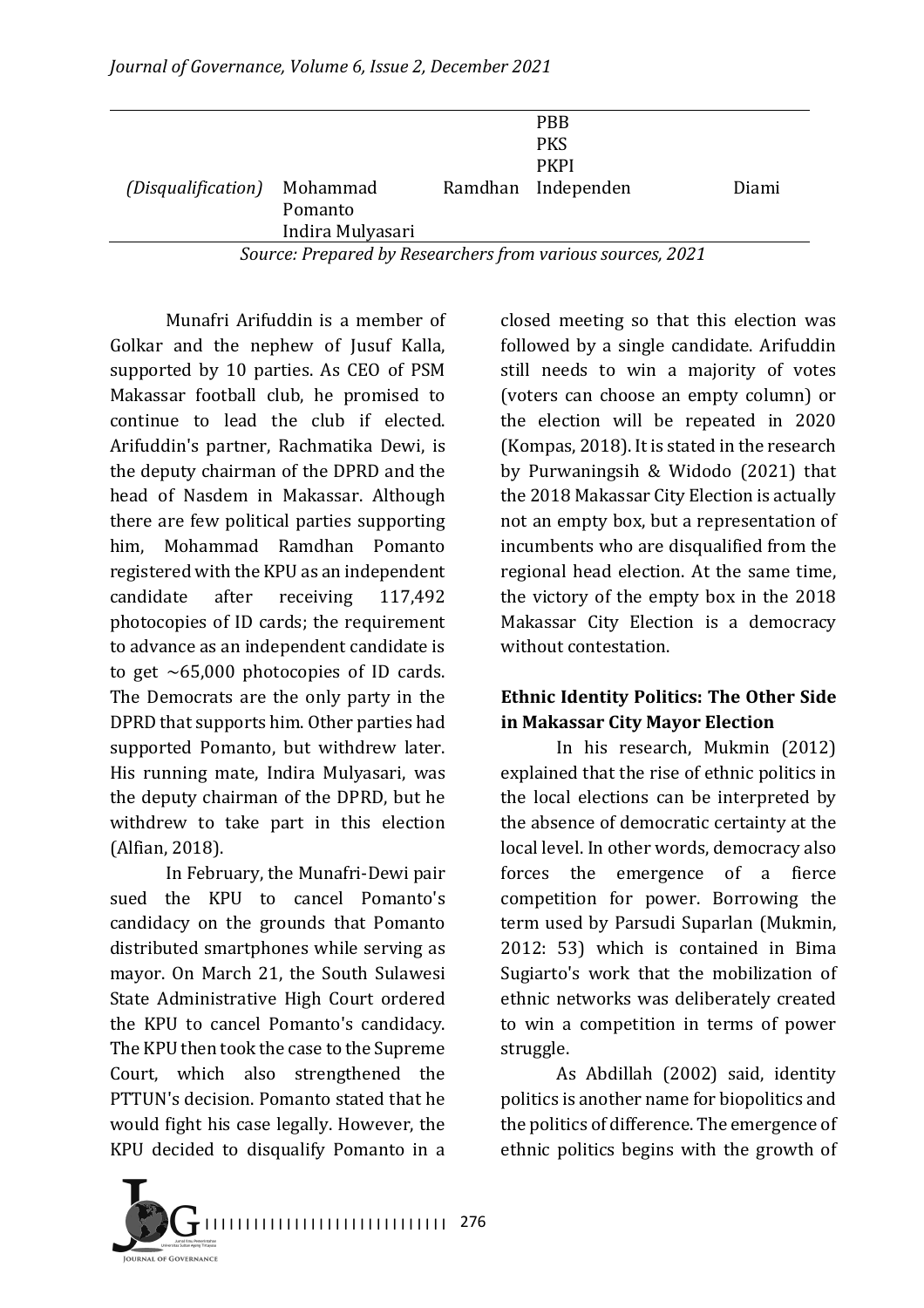awareness that identifies them as belonging to a particular ethnic group or group. This awareness then gave rise to group solidarity and a sense of nationality. In the dynamics of local politics in Makassar City, in the struggle for regional political power, the struggle for ethnic identity politics in the Makassar City Election is unavoidable. In a study conducted by Kristianus (2016) on politics and ethnic culture strategies in winning the Pilkada found that the occurrence of ethnic identity politics in the Pilkada contestation was because history recorded that the ruling ethnic elite always carried out ethnic hegemony over other ethnic groups. In Haboddin's research  $(2012)$ , the reason for the occurrence of identity politics in the regions is due to the

political elite using it as an effective political tool when negotiating with other political entities. In addition, Haboddin  $(2012)$  said that identity politics is usually used by political elites as political rhetoric as we are for [original people] who want power against them for [immigrants]. This phenomenon of ethnic identity politics also manifests itself in local political contestations such as the Pilwali in Makassar City.

It can be seen through political language, [We are natives] and [He is immigrants], [We are 100% Makassar, while he is 100% Gorontalo], [We are sons of the region, He is not] (Syaf, 2017). Below will describe the situation in the 2018 Makassar City Election:

| No. | <b>Candidate Pair Name</b> | <b>Voting</b> | Percentage (%) |
|-----|----------------------------|---------------|----------------|
|     | Appi – Cicu                | 264.245       | 46,77%         |
|     | <b>Empty Box</b>           | 300.795       | 53,23%         |
|     | Number of Valid Votes      | 565.040       | 96,69%         |
| 4   | Number of Invalid Votes    | 19.366        | 3,31%          |
| 5   | <b>Voter Participation</b> | 584.406       | 57,20%         |
| 6   | <b>Registered Voters</b>   | 1.021.714     | 100%           |

#### **Table 2. Voting for the 2018 Makassar Mayor Election**

#### Source: Prepared by Researchers from various sources, 2021

From table 2 above, it can be seen that Appi-Cicu gained  $264,245$  votes  $(46.77%)$ . Meanwhile, the people who chose the empty box were 300,795 votes  $(53.23%)$ , while the invalid votes were 19,366 (3.31%). Of the total voter participation as many as 584,406  $(57.20\%)$  in the number of registered voters as many as  $1,021,714$  people  $(KPU)$ Kota Makassar, 2018b; KPU, 2018). From the votes obtained in the 2018 Makassar City Election, the Empty Box was determined by the Makassar City KPU (General Election Commissions) as the winner in the 2018 Makassar City Election (KPU Kota Makassar, 2018b).

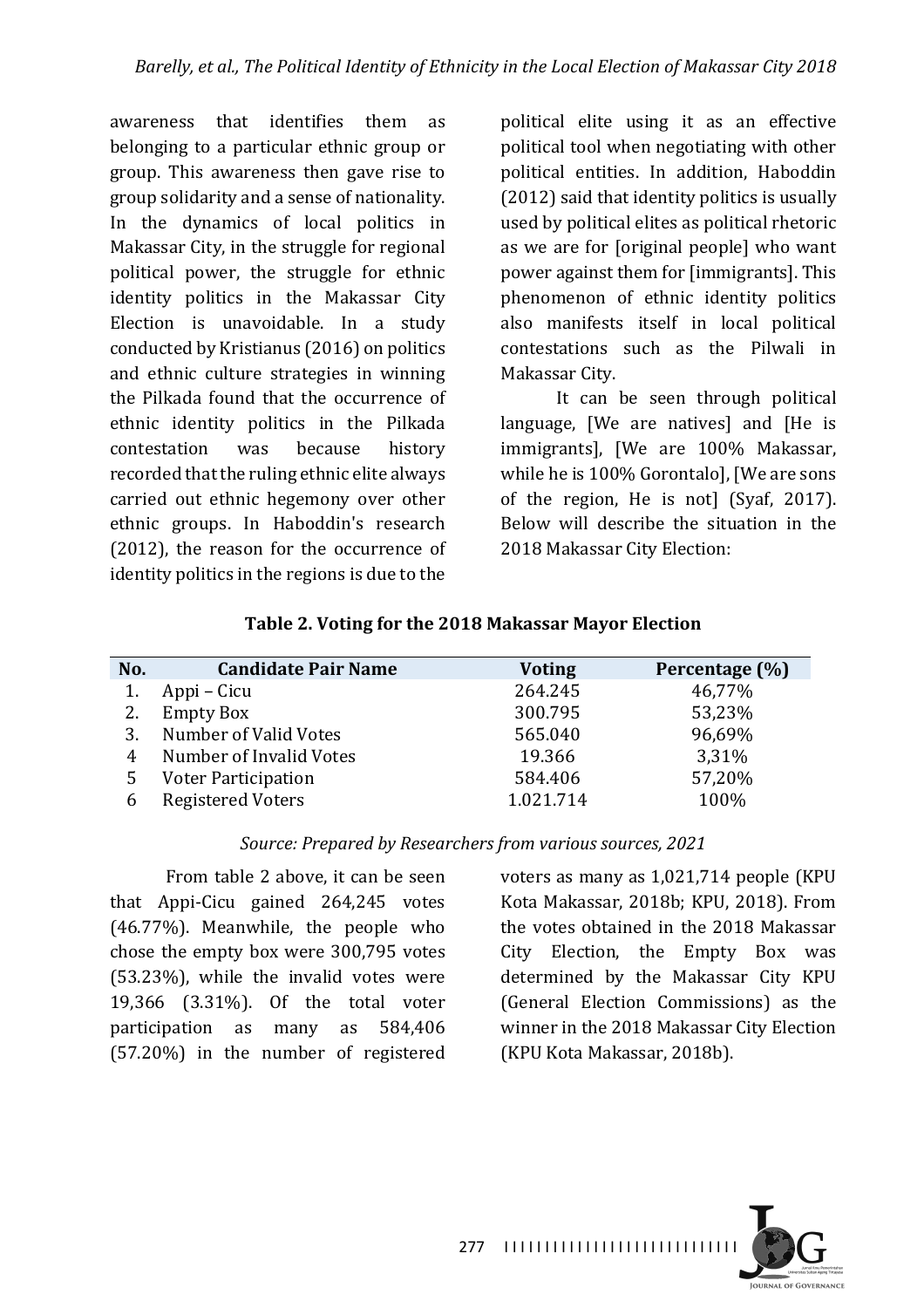| No. | the reason                                     | court ruling              |
|-----|------------------------------------------------|---------------------------|
| 1.  | Giving cellphones to RT/RW (Neighborhood       | The Decision of the       |
|     | Association) while serving as mayor of the     | Makassar State            |
|     | previous period.                               | Administrative High Court |
|     |                                                | (PTUN)                    |
| 2.  | Appointment of contract workers while serving  | The Decision of the       |
|     | as mayor of the previous period.               | Makassar State            |
|     |                                                | Administrative High Court |
|     |                                                | (PTUN)                    |
| 3.  | Use of taglines 2x+baik while serving as mayor | The Decision of the       |
|     | of the previous period.                        | Makassar State            |
|     |                                                | Administrative High Court |
|     |                                                | PTUN)                     |

| Table 3. Three Reasons for Danny Pomanto's Disqualification in the 2018 Makassar |
|----------------------------------------------------------------------------------|
| <b>City Election</b>                                                             |

Source: Prepared by researchers from Alfian (2018), 2021

Table 3 above explains that there are three reasons for the decision of the Makassar State Administrative High Court (PTUN) on the lawsuit of the Makassar Mayor & Deputy Mayor, Munafri Arifuddin-Andi Rachmatika Dewi (Appi-Cicu) legal team. The verdict was read directly by the presiding judge, Edi Suprianto, on Wednesday 21 March 2018 in Makassar City. Behind the victory of the Empty City & Danny Pomanto's disqualification, the author sees the occurrence of identity politics in the 2018 Makassar City Election. This indicates that the political elite of Makassar City is still using Identity Politics as a political weapon in local political contestation in Makassar City. This is the author's concern to see the impact of the influence of ethnic identity politics in Makassar City so that in the 2020 election, Danny Pomanto won (Kurniawan, 2020). This phenomenon leads to uncertainty and socio-political instability in Makassar as well as a threat to the local political elite of Makassar. As stated by Hamidah (2018) and Syofian et

al.,  $(2020)$  the negative impact that occurs if the rise of local ethnic identity politics leads to regional productive social instability.

Based on the analysis of the author's research on ethnic identity politics in the mayoral election of Makassar City, identity politics will sometimes lead to irrational thoughts on his behavior. So that efforts to justify any means to win are increasingly being carried out, thus worsening the quality of the election. This irrationality will lead to an excessive level of sensitivity to a form of inter-ethnic problem. Irrationality will also bring a radical nature that makes the local political atmosphere increasingly heated, which will later lead to a protracted conflict.

The victory of the Empty City in the 2018 Makassar mayoral election and the defeat by political elite figures could trigger future increases and widespread practice of ethnic identity politics in the contestation of regional head elections in Makassar and other regions. This will

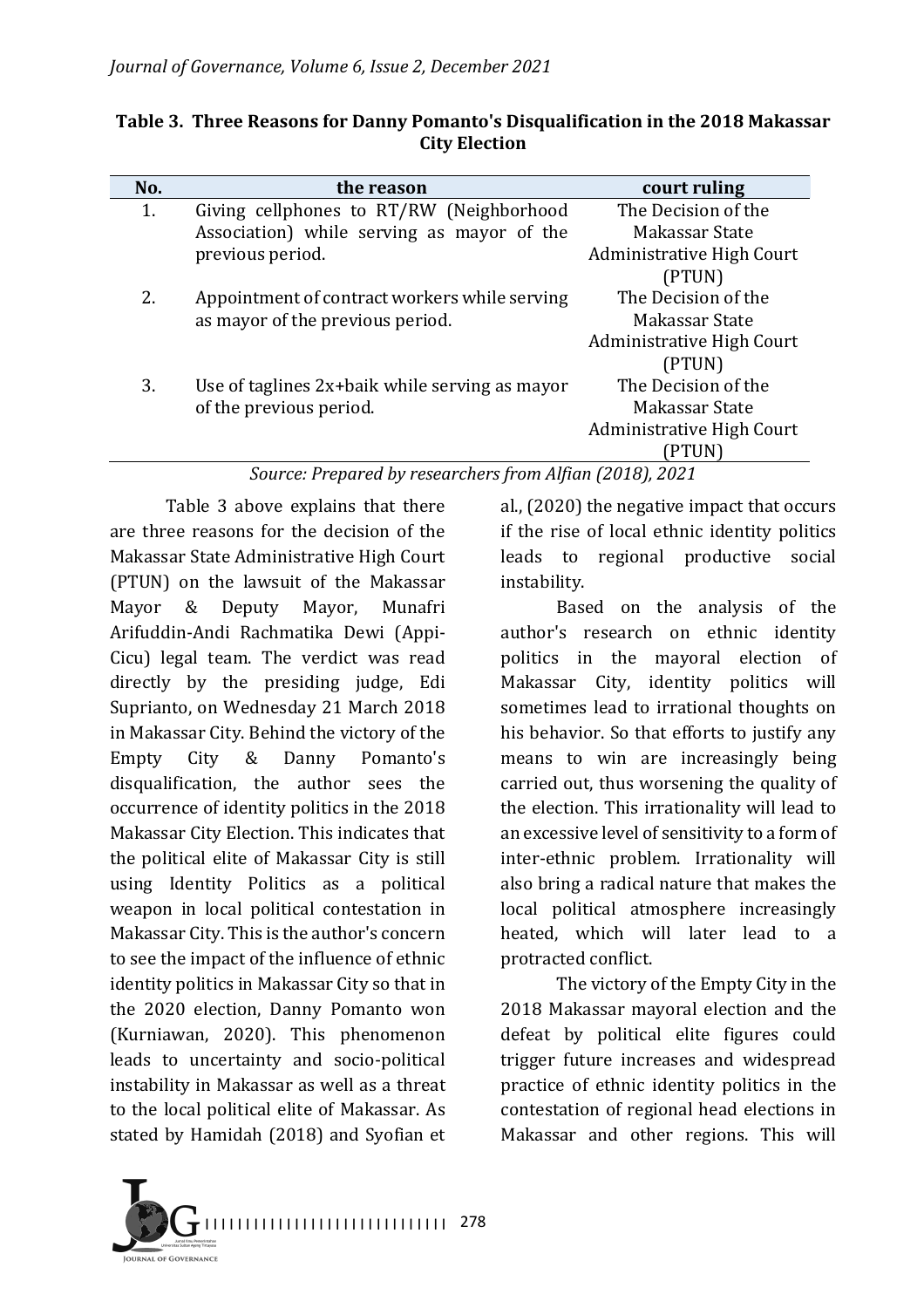exacerbate the political-social instability that exists in the region. In order to see the practice of ethnic identity politics in local politics, the political maturity of the local elite is required. This political maturity will improve the quality of politics and make local political contestations more productive and effective.

Borrowing Anderson's (2006) term that the concept of the Indonesian nation is an [imagination] is a consequence that the Indonesian nation must carry when the ethnic diversity that has been the pride of the nation as a unifier of the nation can cause a ticking time bomb for the emergence of various kinds of communal conflicts when each ethnic groups maintain their existence in the midst of rapid changes in political currents.

## The Intersection of Ethnic Identity **Politics in the Makassar City Election**

Ethnic identity politics in Makassar City is increasingly widespread, as evidenced by the research of Prianto, et al.,  $(2021: 81-82)$  on local democracy and the election of regional heads for single candidate pairs. This study shows that voter behavior in South Sulawesi, including Makassar City, carries out identity politics. The findings of this study indicate that the tendency of voter behavior to see candidates during the Pilkada by looking at the same place of origin, ethnicity, and religious factors are the most influential things in local political contestation in South Sulawesi.

In a study conducted by Prianto, et al., (2021) to prove and complement previous studies that tried to explain ethnic identity politics that occurred in Makassar City. Based on this research, it can be said that the practice of identity

politics that occurs in Makassar City does not only come from the political elite but is also carried out by voters and supporters of the community in local political contestation in Makassar. Therefore the Makassar mayoral election (Pilwali) in 2020 yesterday became one of the hottest competitions in the 2020 simultaneous regional elections (Pemilukada). There are two reasons for that. First, the smell of complaints that are still thick with the tragedy of the empty boxing victory in the 2018 Pilwali, competing. Memories of the 2018 Pilkada in Makassar are memories that will be remembered by all parties. For the first time in 2018, the victory of the empty box also became an important story for political dynamics in Indonesia. This phenomenon is also a strange but real political anomaly. This phenomenon is happened because as stated by Heyes (2007) that identity politics is more directed to the interests of marginalized individuals or groups rather than organizing and social. Leach, et al., (2008) said that ethnic identity politics is a dialectical struggle for power by dominant and subordinate groups using ethnicity.

Haboddin (2012: 116-134) concludes in his research, strengthening ethnicity politics is a self-portrait of local political struggles. A double-faced portrait. His first face was in the form of a regional son. Another facet of identity politics can be manifested in the struggle for allocation of funds from the central government. Where the process of political decentralization turned out to be accompanied by the issue of the sons of the region. An issue that is full of meaning and very worrying, not only the local democratic process will be threatened but

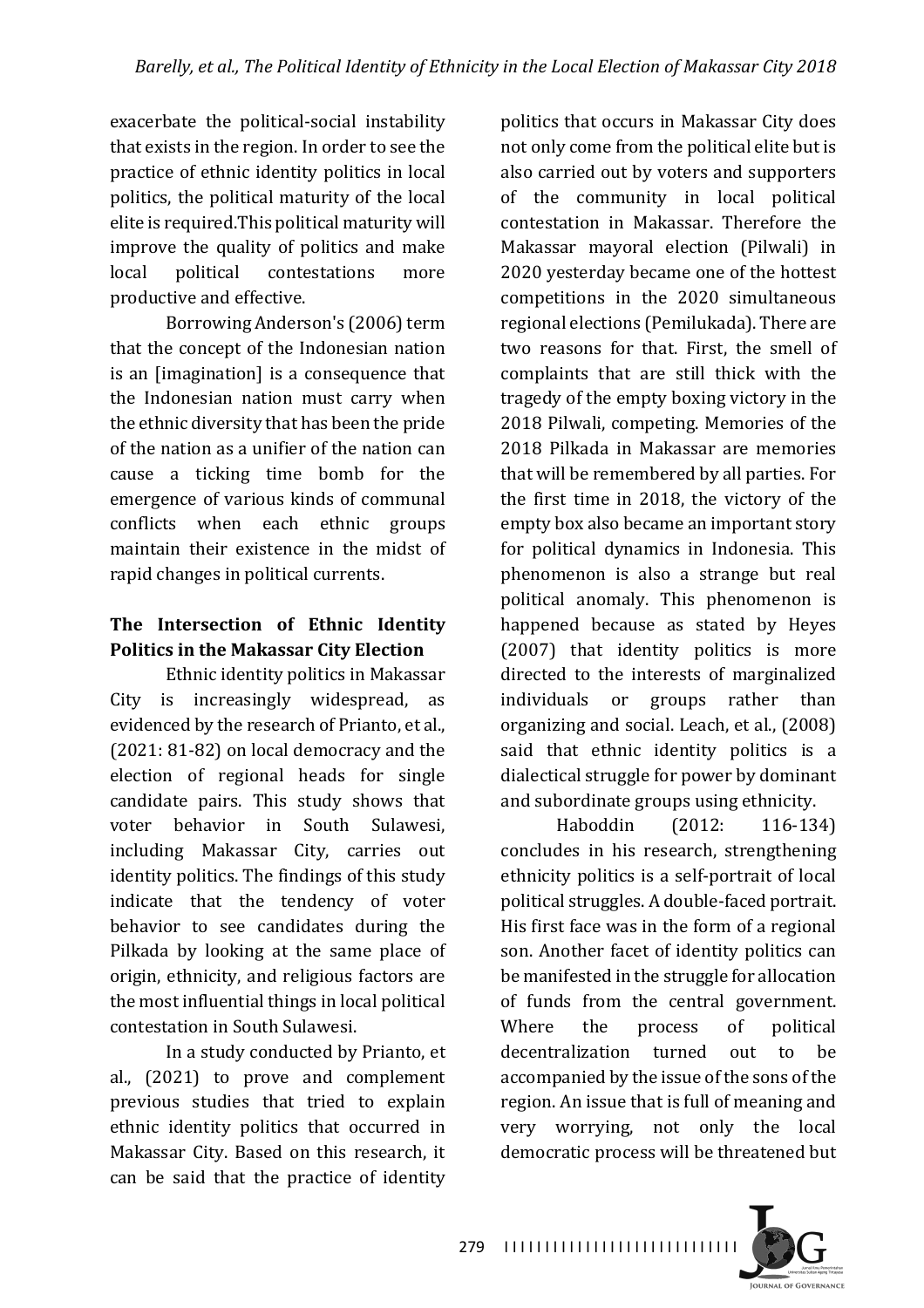also an indication of the waning of the spirit of nationalism.

The phenomenon of ethnic identity politics in the Makassar City Election can be seen in the ethnic political attack on political communication, I [a native Makassarese] and he [a migrant] in the Makassar City Mayor Election. At the level of ethnic identity politics, at least liberalization can be seen from the availability of space for each community to form their own community. This can protect their rights, and also reduce the nation's intervention in the political appreciation of each group. However, there are still some parties who play an ethnic role in the political victory in the Makassar City Election.



**Figure 2. Ethnic Identity Politics in Makassar City Mayor Election** 

Source: Processed by Researchers from Nvivo 12 Pro, 2021

Based on the analysis of the author's research in figure 2 above, the politics of ethnic identity in the mayoral election of Makassar City is that the

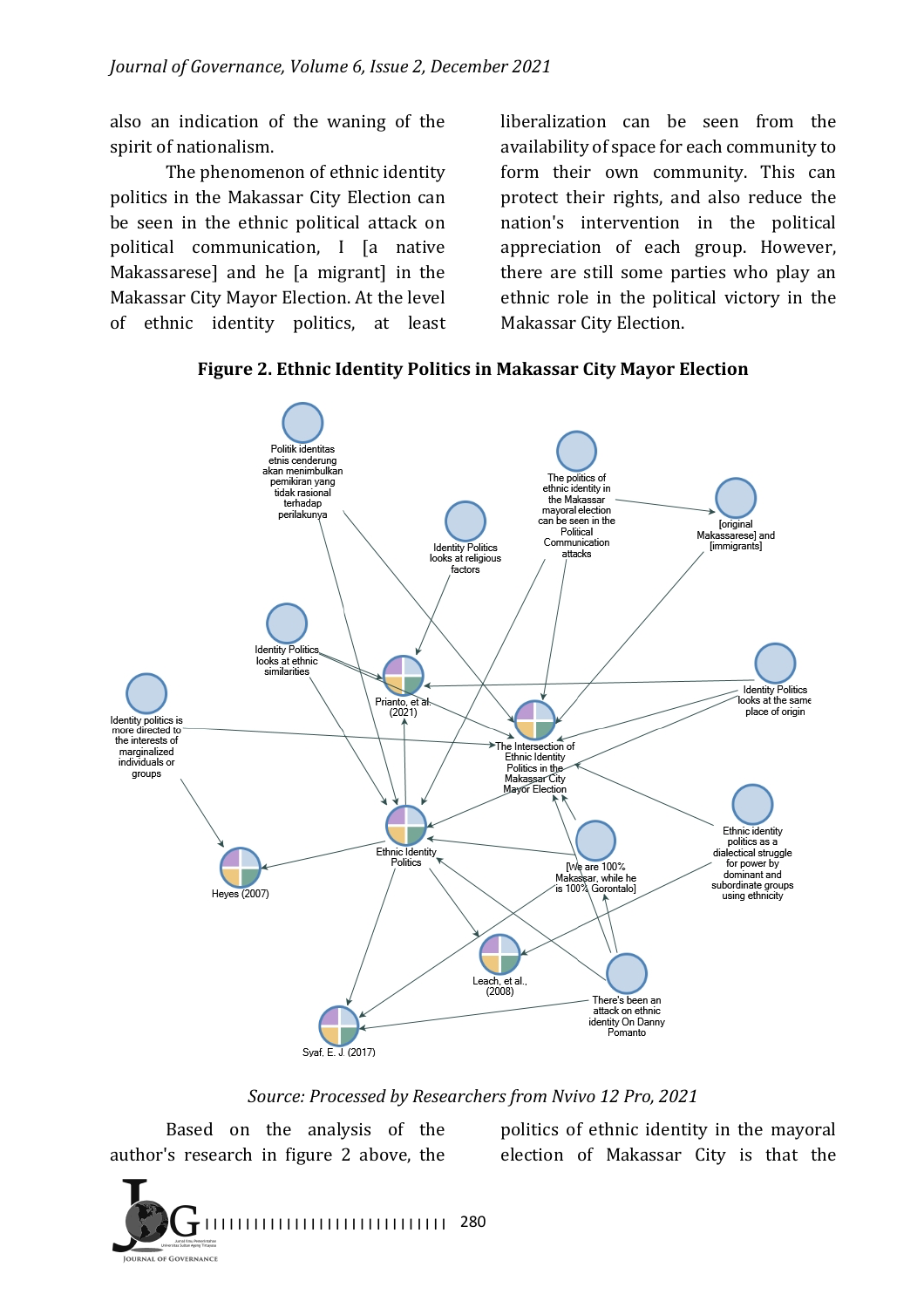politics of ethnic identity tends to cause irrational thoughts on their behavior. There are two main reasons why identity politics emerges in local political contestations: (1) Throughout history, the ruling local ethnic elite has always exercised ethnic hegemony over other ethnic groups; and (2) local political elites use it as an effective political tool when negotiating with other political entities. Ethnic identity politics in the mayoral election of Makassar occurred through a process of political communication as political rhetoric as we are for [original people] who want power against them for [immigrants]. The victory of the Empty City in the 2018 Makassar mayoral election, which was referred to as the victory of small people's democracy and the defeat by political elite figures. It can trigger the increasing and widespread practice of ethnic identity politics in the contestation of future regional head elections in Makassar City, as well as in other regions. The emergence of resentment from local political elites, which is reflected in the attacks of identity politics through political communication [We are 100% Makassar, while he is 100% Gorontalo], will exacerbate political and social instability in the Makassar City area. Therefore, the maturity of the local elite is needed to create local political qualities. This political maturity will have an impact on improving the quality of politics and making local political battles more productive and healthy. In line with what was said by Leach, et al., (2008) the possibility of ethnic-based identity politics is mushrooming in the future. This will exacerbate the political-social instability that exists in the region. In order to see the practice of ethnic identity politics in local

politics, the political maturity of the local elite is required. This political maturity will improve the quality of politics and make local political contestations more productive and effective.

## **Conclusion**

Based on the author's analysis, it is concluded that the politics of ethnic identity tends to lead to irrational thoughts on their behavior. There are 2 common reasons why identity politics occurs in local political contestations, namely: (1) History records that the ruling local ethnic elite has always exercised ethnic hegemony over other ethnic groups; and (2) local political elites use it as an effective political tool when negotiating with other political entities. Ethnic identity politics in the Makassar mayoral election occurred through a process of political communication as political rhetoric as we Ithe natives] wanted power against them for [the immigrants]. The victory of the Empty City in the 2018 Makassar mayoral election was called the victory of the democracy of the small people and the defeat of political elite figures. This fact can trigger the increasing and widespread practice of ethnic identity politics in the future regional head election contestation in Makassar City, as well as in other regions. This will exacerbate the political-social instability that exists in the region. So that the political maturity of the local elite is very necessary in seeing the practice of ethnic identity politics in local local political contestations. This political maturity will improve the quality of politics and make local political contestations more productive and healthy.

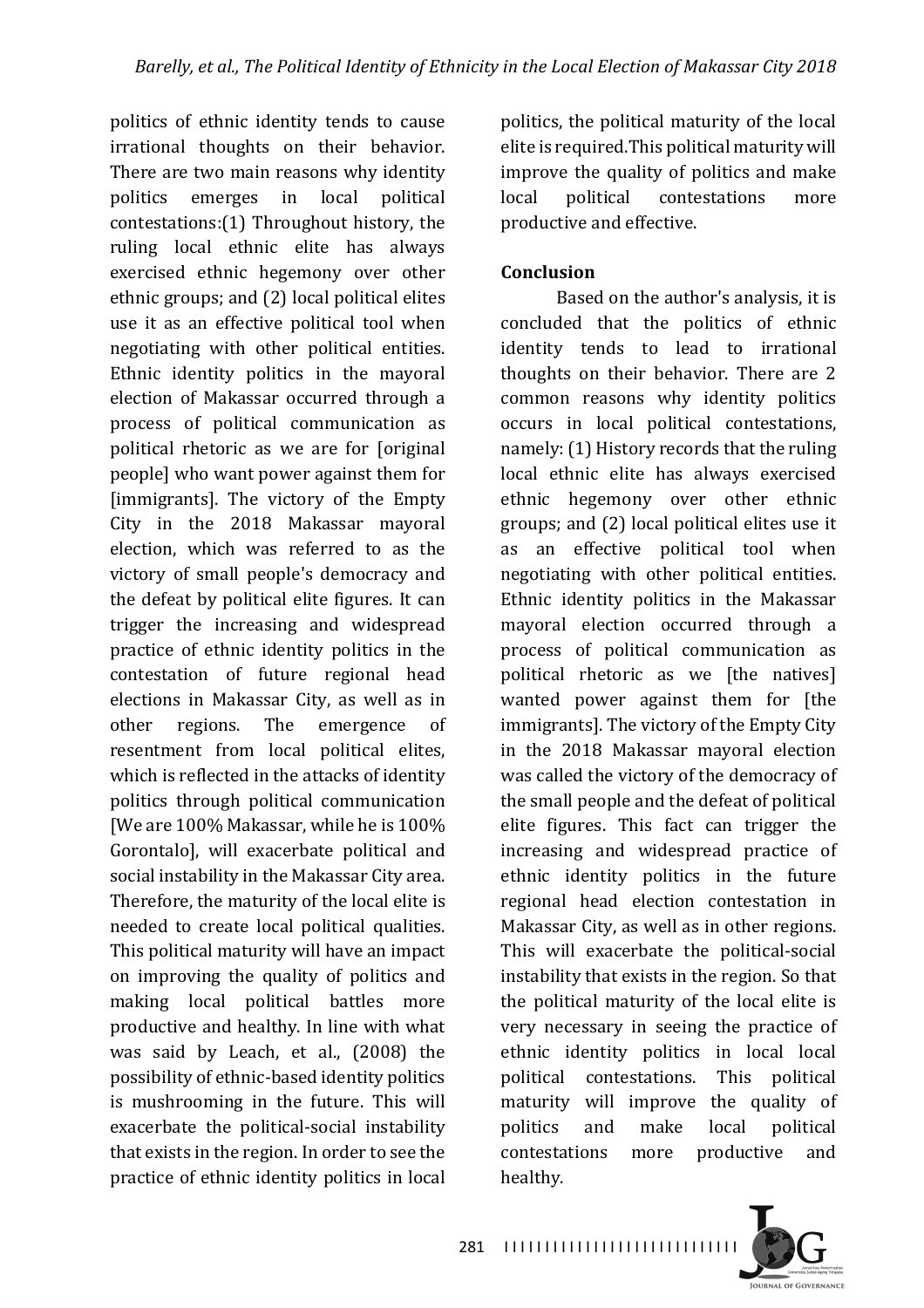## **About Author**

**Asfar Mutaaly Barelly** is from Department of Political Science, Faculty of Social and Political Sciences, "Hasanuddin University of Makassar". His research interest is related to Ethnic Identity Politics in Local Political Contests.

**Muhammad** is a lecturer in "Hasanuddin University of Makassar". He graduated with a Bachelor's Degree (S1) from Hasanuddin University, Political Science S1 Study Program. Then completed his Masters in Social Sciences at Airlangga University. Then earned a Doctorate in Social Sciences at Airlangga University. His research interest is related to the study of Political Sociology.

**Gustiana A. Kambo** is a lecturer in "Hasanuddin University Makassar". He graduated with a bachelor's degree (S1) from the Political Science S1 Study Program at Hasanuddin University. Then he continued his Masters in Social Sciences at Airlangga University and then earned a Doctorate in Social Sciences at Airlangga University. Her research interest is related to the Study of Identity Politics.

**Abdillah** is a Young Researcher at the Scientific Media Center (MIC). His research interests relate to Ethnic Identity Politics in Local Political Contests, Rural Local Government, Agency Dynamics of Local Government, Local Self-Government, and Government Relations Patterns.

## **Achnowledgments**

We sincerely thank all those who helped the author in completing this research.

## **References**

- Abdillah S, U. (2002). *Politik Identitas Etnis: Pergulatan Tanda Tanpa Identitas*. Indonesiatera.
- Abdillah, A., Prastio, L. O., & Effendi, S. N. (2021). Analisis Alienasi Sosial Karl Marx dalam Kebijakan Sistem Pemagangan Nasional Indonesia. *Jurnal Identitas*, *1*(2), 48- 61. https://doi.org/10.52496/identitas.v 1i2.155
- Alfian. (2018). PT TUN Perintahkan Diskualifikasi Danny-Indira, Ternyata Inilah 3 Kesalahan Sang Perahana. [online] available at https://makassar.tribunnews.com/2 018/03/21/pt-tun-perintahkandiskualifikasi-danny-indira-ternyatainilah-3-kesalahan-sang-petahana accessed on October 2021
- Anderson, B. (2006). *Imagined* communities: Reflections on the origin *and spread of nationalism*. Verso books.
- Beer, C. C., & Camp, R. A. (2016). Democracy, gender quotas, and political recruitment in Mexico. *Politics.* Groups. and *Identities*,  $4(2)$ , 179-195. https://doi.org/10.1080/21565503. 2015.1120223
- BPS Kota Makassar. (2020). Kota Makassar Dalam Angka: 2021. [online] available at https://makassarkota.bps.go.id/publ ication/accessed on October 2021
- Creswell, J. W., & Poth, C. N. (2016). *Qualitative inquiry and research design: Choosing among five approaches*. Sage publications.
- FajarNEWS. (2020). Pilkada Makassar Memanas! Serangan Black Campaign di Masa Tenang. [online] available at https://fajar.co.id/2020/12/08/pilk

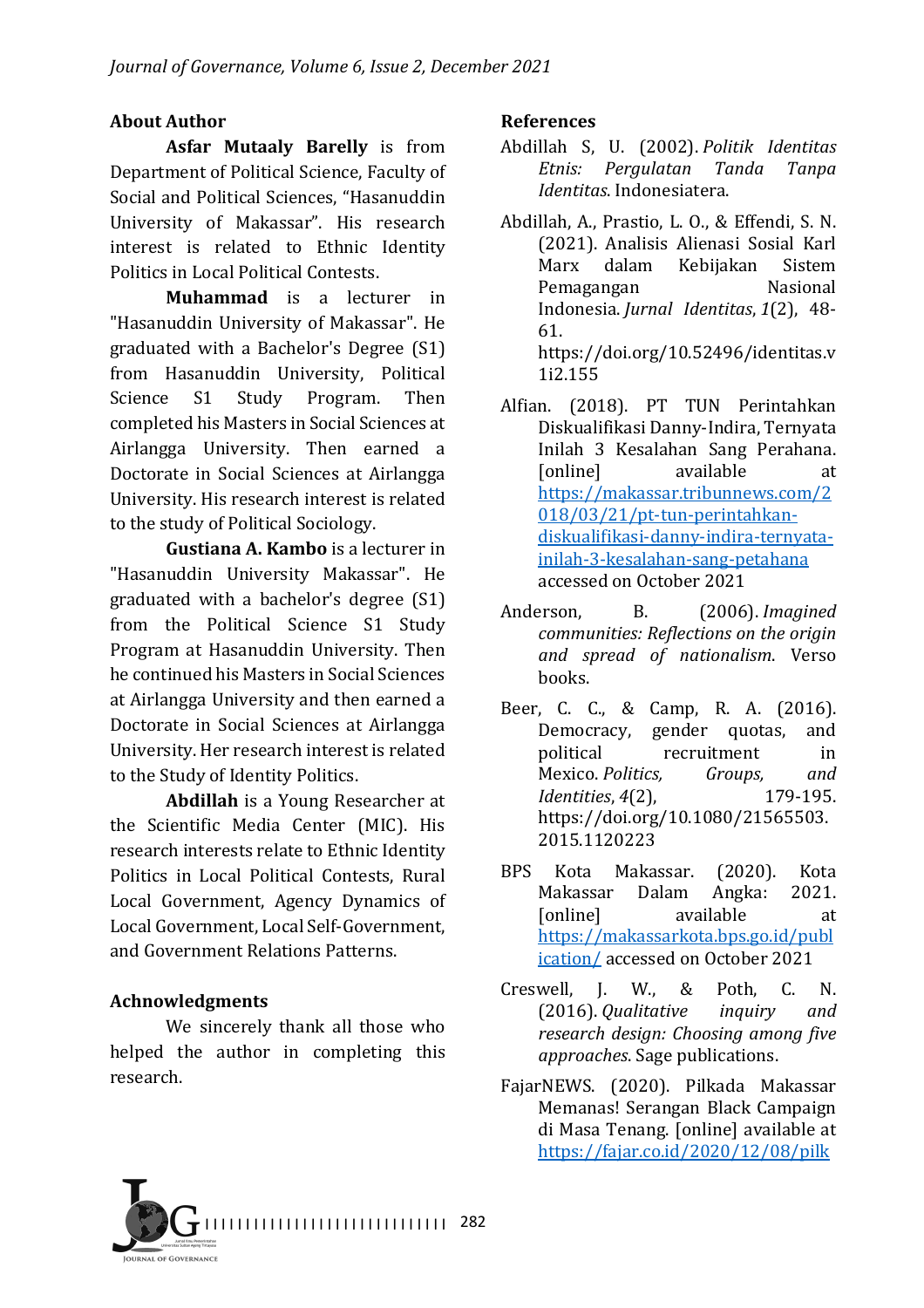ada-makassar-memanas-seranganblack-campaign-di-masa-tenang/ accessed on October 2021

- Fox, R. L., & Lawless, J. L.  $(2010)$ . If only they'd ask: Gender, recruitment, and political ambition. *The Journal of Politics*, *72*(2), 310-326. https://doi.org/10.1017/S00223816 09990752
- Gustomy, R. (2021). Governability, New Development, and Rural Economy at Sanankerto Village, Indonesia. *Journal* of *Governance*, *6*(1), 1-12. http://dx.doi.org/10.31506/jog.v6i1. 9478
- Haboddin, M. (2012). Menguatnya politik identitas di ranah lokal. *Jurnal Studi Pemerintahan*, *3*(1), 116-134. http://dx.doi.org/10.18196/jgp.201 2.0007
- Hamidah, K. (2018). The Trend of Emerging Identity Politics in Indonesia and the Challenge in Fostering Social Cohesion: Lesson Learned from Jakarta Provincial Election. *Karsa: Jurnal Sosial Dan Budaya Keislaman*, *26*(1), 91-109. https://doi.org/10.19105/karsa.v26i 1.1653
- Heyes, C. J. (2007). Self-transformations: *Foucault, ethics, and normalized*  **bodies**. Oxford University Press.
- Kompas. (2018). Calon Tunggal di Pilkada Makassar 2018 Bantah Kalah dari Kota Kosong. [online] available at https://regional.kompas.com/read/ 2018/06/28/08141501/calontunggal-di-pilkada-makassar-2018 bantah-kalah-dari-kotak-kosong accessed on October 2021
- KPU Kota Makassar. (2018a). Info Pilkada. [online] available at https://kotamakassar.kpu.go.id/web/infopilkada/ accessed on oktober 2021
- KPU Kota Makassar. (2018b). Pilwali Kota Makasar 2018: Rekapitulasi Hasil Suara Pemilihan Walikota dan Wakil Walikota Makassar 2018. [online] available at https://kotamakassar.kpu.go.id/web/db1-kwkpilwali-2018/ accessed on October 2021
- KPU. (2018). Lindung Hak Pilihmu. [online] available at https://lindungihakpilihmu.kpu.go.id / accessed on oktober 2021
- Kristianus, K. (2016). Politik dan Strategi Budaya Etnik dalam Pilkada Serentak di Kalimantan Barat. *Politik Indonesia: Indonesian Political Science Review*, *1*(1), 87-101. https://doi.org/10.15294/jpi.v1i1.9 182
- Kurien, P. (2001). Religion, ethnicity and politics: Hindu and Muslim Indian immigrants in the United States. *Ethnic* and Racial *Studies*, *24*(2), 263-293. https://doi.org/10.1080/174490505 00229842
- Kurniawan. (2020). Pilkada Makassar, Memori kotak Kosong, dan Pembelajaran Demokrasi. [online] available at a at a state of the state and a state at a state and a state and a state and a state at a state a https://news.detik.com/kolom/d-5239193/pilkada-makassar-memorikotak-kosong-dan-pembelajarandemokrasi accessed on October 2021
- Leach, C. W., Brown, L. M., & Worden, R. E. (2008). Ethnicity and identity politics. *Science*, *32*(3), 415-434. https://doi.org/10.1016/B978- 012373985-8.00063-5
- Lebow, R. N. (2012). *The politics and ethics of identity: In search of ourselves*. Cambridge University Press.
- Luhur, A., & Abdillah, A. (2020). Dekolonisasi dan Indegenisasi Ilmu Pemerintahan. *GOVERNABILITAS (Jurnal Ilmu Pemerintahan*